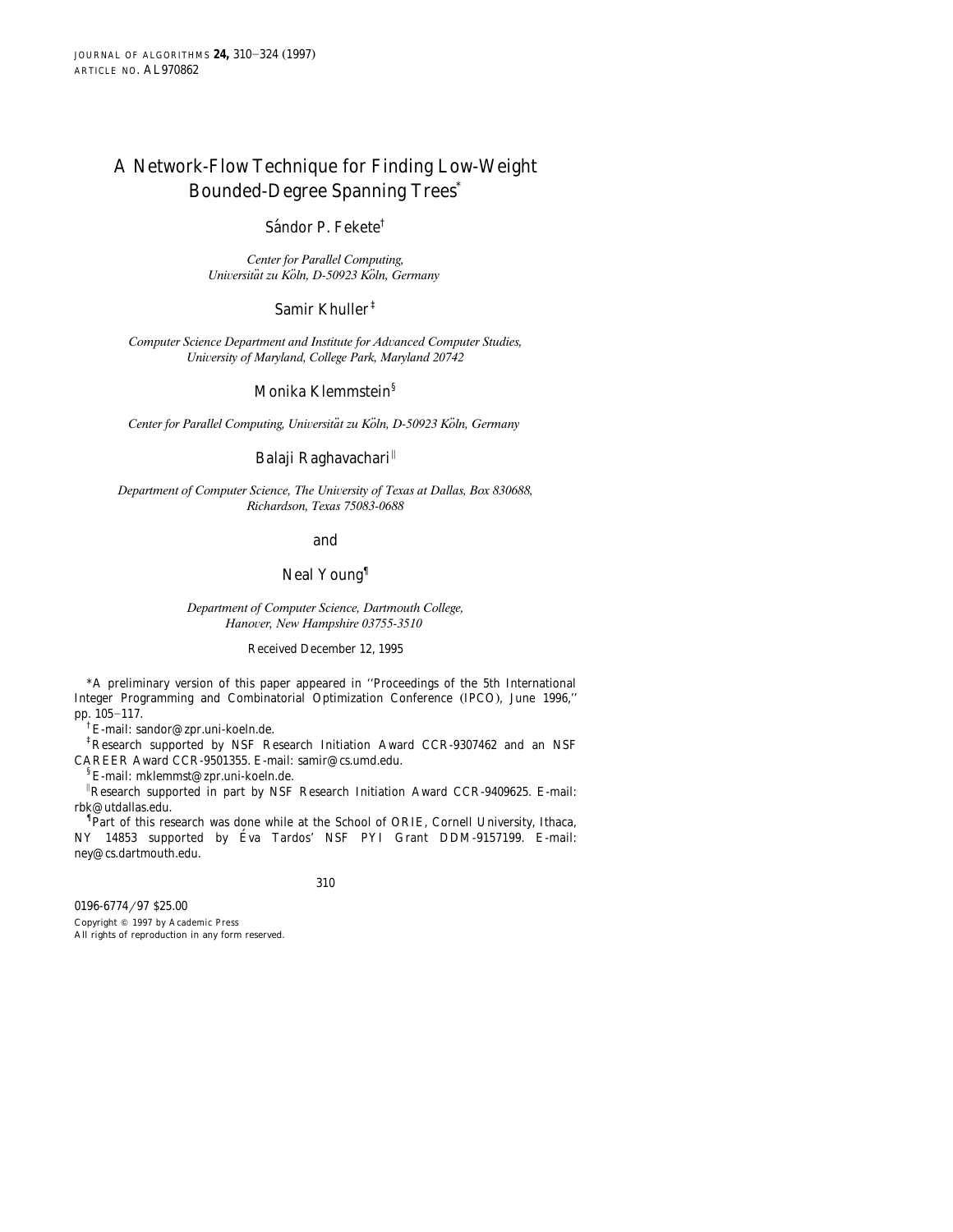Given a graph with edge weights satisfying the triangle inequality, and a degree bound for each vertex, the problem of computing a low-weight spanning tree such that the degree of each vertex is at most its specified bound is considered. In particular, modifying a given spanning tree *T* using *adoptions* to meet the degree constraints is considered. A novel network-flow-based algorithm for finding a good sequence of adoptions is introduced. The method yields a better performance guarantee than any previous algorithm. If the degree constraint  $d(v)$  for each v is at least 2, the algorithm is guaranteed to find a tree whose weight is at most the weight of the given tree times  $2 - \min\{(d(v) - 2) / (\deg_T(v) - 2) : \deg_T(v) > 2\}$ , where  $\deg_{\tau}(v)$  is the initial degree of v. Equally importantly, it takes this approach to the limit in the following sense: if any performance guarantee that is solely a function of the topology and edge weights of a given tree holds for *any* algorithm at all, then it also holds for the given algorithm. Examples are provided in which no lighter tree meeting the degree constraint exists. Linear-time algorithms are provided with the same worst-case performance guarantee. Choosing *T* to be a minimum spanning tree yields approximation algorithms with factors less than 2 for the general problem on geometric graphs with distances induced by various  $L<sub>n</sub>$ norms. Finally, examples of Euclidean graphs are provided in which the ratio of the lengths of an optimal Traveling Salesman path and a minimum spanning tree can be arbitrarily close to 2.  $\circ$  1997 Academic Press

### 1. INTRODUCTION

Given a complete graph with edge weights satisfying the triangle inequality, and a degree bound for each vertex, we consider the problem of computing a low-weight spanning tree in which the degree of each vertex is at most its given bound. In general, it is NP-hard to find such a tree. There are various practical motivations: the problem arises in the context of VLSI layout and network design  $[8, 12, 20]$  (such as in the Bellcore software *FIBER OPTIONS*, used for designing survivable optimal fiber networks). The special case of only one vertex with a degree-constraint has been examined  $[\bar{5}, 6, 9]$ ; a polynomial time algorithm for the case of a fixed number of nodes with constrained degrees was given by Brezovec *et al.* [2]. Computational results for some heuristics for the general problem are presented in [14, 19, 21]. Papadimitriou and Vazirani [15] raised the problem of finding the complexity of computing a minimum-weight degree-4 spanning tree of points in the plane. Some geometric aspects are considered in  $[10, 13, 17]$ .

In this paper, we consider modifying a given spanning tree  $T$ , to meet the degree constraints without increasing its weight considerably. We introduce a novel network-flow-based algorithm that does this optimally in the following sense: if for some algorithm a worst-case performance guarantee can be proved that is solely a function of the topology and edge weights of *T*, then that performance guarantee also holds for our algorithm. We prove this by showing that our algorithm finds the *optimal*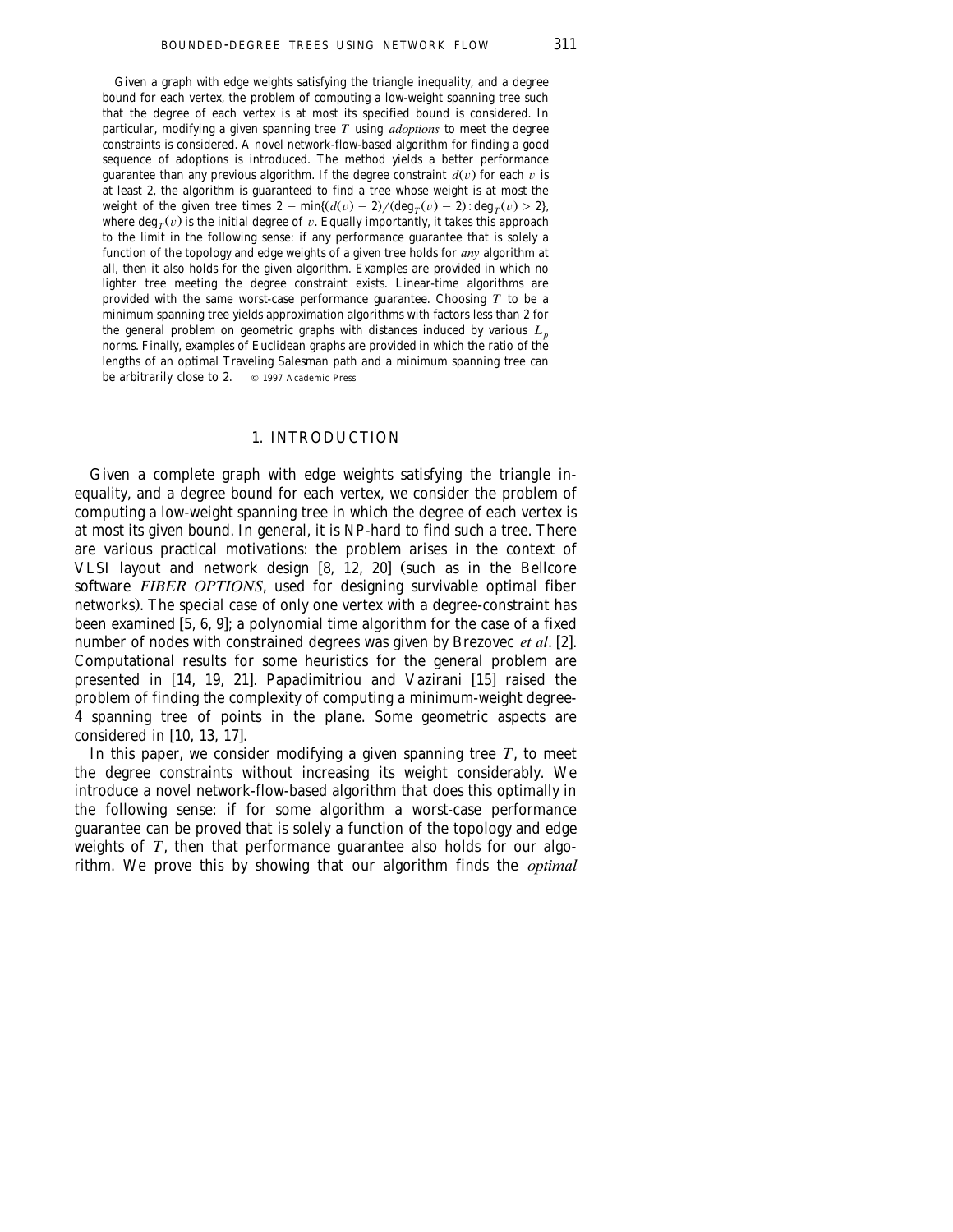solution for graphs in which the weight of each edge  $(u, v)$  equals the cost of the  $u \rightarrow v$  path in *T*.

We also show the following more concrete performance guarantee: if the degree constraint  $d(v)$  for each  $v$  is at least 2, our algorithm finds a tree whose weight is at most the weight of *T* times

$$
2-\min\bigg\{\frac{d(v)-2}{\deg_T(v)-2}:\deg_T(v)>2\bigg\},\,
$$

where  $\deg_T(v)$  is the initial degree of  $v$ . For instance, the degree of each vertex v can be reduced by nearly half, to  $1 + \lceil \deg_T(v)/2 \rceil$ , without increasing the weight of the tree by more than 50%. (For comparison, note that a factor of 2 is straightforward with standard shortcutting techniques.) We also describe *linear*-*time* algorithms that achieve this ratio.

This performance guarantee is optimal in the sense that for any  $D \geq$  $d \geq 2$ , if *T* is a complete rooted  $(D - 1)$ -ary tree with unit edge weights and the edge weights in *G* are those induced by paths in *T*, then the weight of any spanning tree with maximum degree *d* is at least the weight of  $\tilde{T}$  times  $2 - (d - 2)/(D - 2) - o(1)$ .

The restriction  $d(v) \geq 2$  is necessary to obtain constant performance bounds. Consider the case when *T* is a simple path of unit weight edges, with the remaining edge weights again induced by *T*. Any spanning tree in which all but one vertex has degree one is heavier than *T* by a factor of  $\Omega(n)$ , the number of vertices in *T*.

For many metric spaces, graphs induced by points in the space have minimum spanning trees of bounded maximum degree. In such cases our algorithms can be used to find spanning trees of even smaller degree with weight bounded by a factor strictly smaller than 2 times the weight of a minimum spanning tree (MST). For example, in the  $L_1$  metric, a degree-4  $\,$ MST can be found [17], so that we can find a degree-3 tree with weight at most 1.5 times the weight of an MST. We discuss similar results for the  $L_1$ ,  $L_2$ , and  $L_\infty$  norms. For some of these norms, this improves the best  $L_2$ , and  $L_{\infty}$  normal  $\epsilon$  is the current performance guarantees.

Finally, we disprove the following conjecture of [11]: "In Euclidean graphs, perhaps a Traveling Salesman path of weight at most  $(2 - \varepsilon)$  times the minimum spanning-tree weight always exists . . . ''

Our algorithms modify the given tree by performing a sequence of *adoptions*. Our polynomial-time algorithm performs an optimal sequence of adoptions. Adoptions have been previously used to obtain bounded-<br>degree trees in weighted graphs [10, 16, 18]. The main contributions of this paper are a careful analysis of the power of adoptions and a network-flow technique for selecting an optimal sequence of adoptions. The method yields a stronger performance guarantee and may yield better results in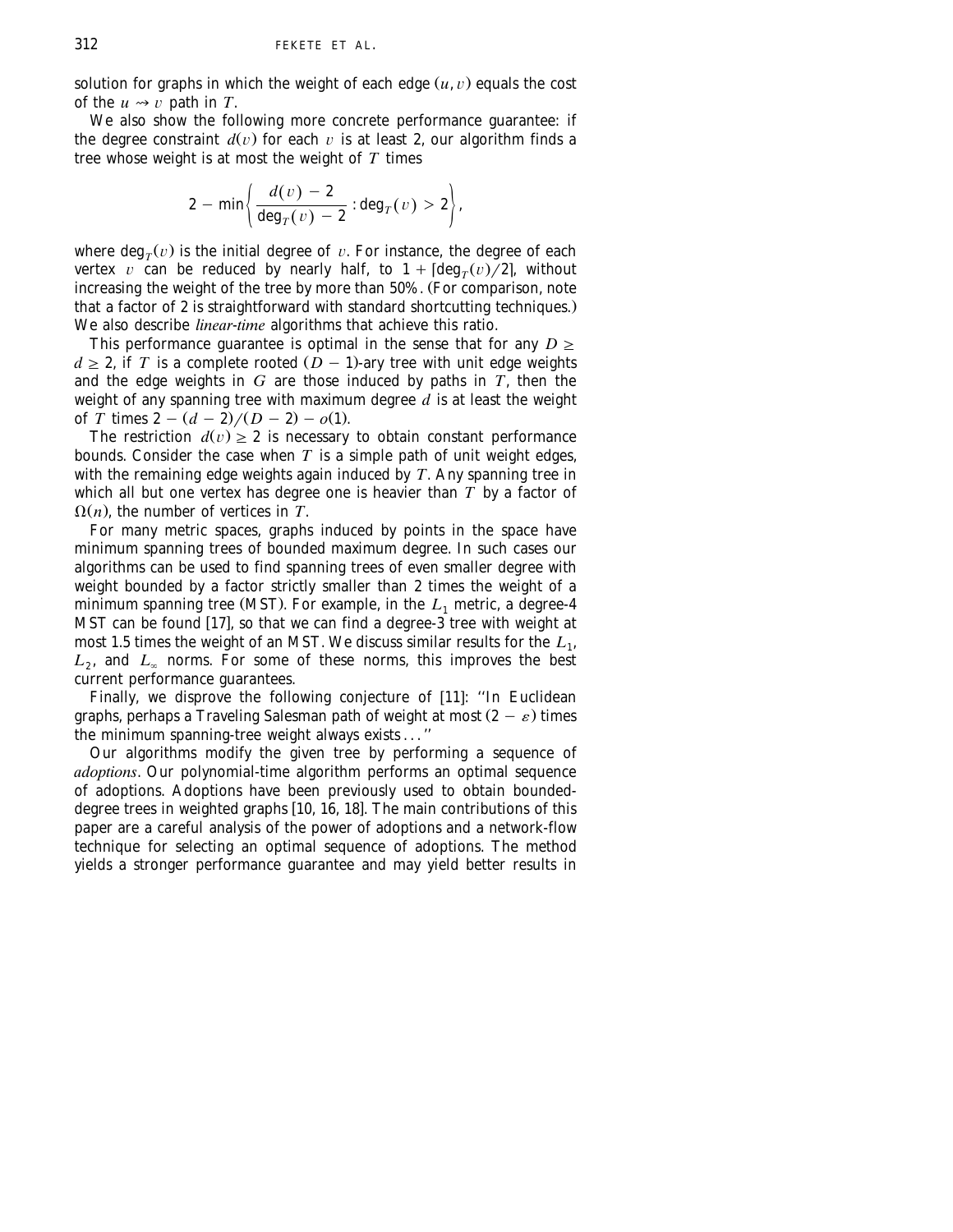practice. The analysis of adoptions shows that different techniques will be necessary if better bounds are to be obtained.

In the full version of their paper, Ravi *et al.* [16, Theorem 1.9] (if slightly  $\frac{1}{2}$  generalized and improved<sup>1</sup>) gave an algorithm with a performance guarantee of

$$
2-\min\left\{\frac{d(v)-2}{\deg_T(v)-1}:v\in V,\deg_T(v)>2\right\}
$$

provided each  $d(v) \geq 3$ . The performance guarantee of our algorithm is better.

In Euclidean graphs (induced by points in  $\mathbb{R}^d$ ), minimum spanning trees are known to have bounded degree. For such graphs, Khuller *et al.* [10] gave a linear-time algorithm to find a degree-3 spanning tree of weight at most  $5/3$  times the weight of a minimum spanning tree. For points in the plane, the performance guarantee of their algorithm improves to 1.5; if the tree is allowed to have degree four, the ratio improves further to 1.25.

In unweighted graphs, Fürer and Raghavachari [4] gave a polynomialtime algorithm to find a spanning tree of maximum degree exceeding the minimum possible by at most one. In arbitrary weighted graphs, Fischer [3] showed that a minimum spanning tree with maximum degree  $O(\delta^* +$  $log n$  can be computed in polynomial time, where  $\delta^*$  is the minimum maximum degree of any minimum spanning tree. He also provided an algorithm that finds a minimum spanning tree with degree  $k(\delta^* + 1)$ , where  $k$  is the number of distinct edge weights.

# 2. ADOPTION

Fix the graph  $G = (V, V \times V)$  and the edge weights  $w: V \times V \rightarrow \mathbb{R}$ . The algorithm starts with a given tree *T* and modifies it by performing a sequence of *adoptions*. The adoption operation (illustrated in Fig. 1) is as follows:

ADOPT  $(u, v)$ 

*Precondition.* Vertex  $v$  has degree at least two in the current tree.

1. Choose a neighbor  $x$  of  $v$  in the current tree other than the neighbor on the current  $u \rightarrow v$  path.

2. Modify the current tree by replacing edge  $(v, x)$  by  $(u, x)$ .

<sup>&</sup>lt;sup>1</sup>To obtain the improved bound one has to change the proof slightly by upper bounding  $c(v_1v_2) - c(v_2)$  by  $c(v_1)$  and not  $c(v_2)$  as is done in [16].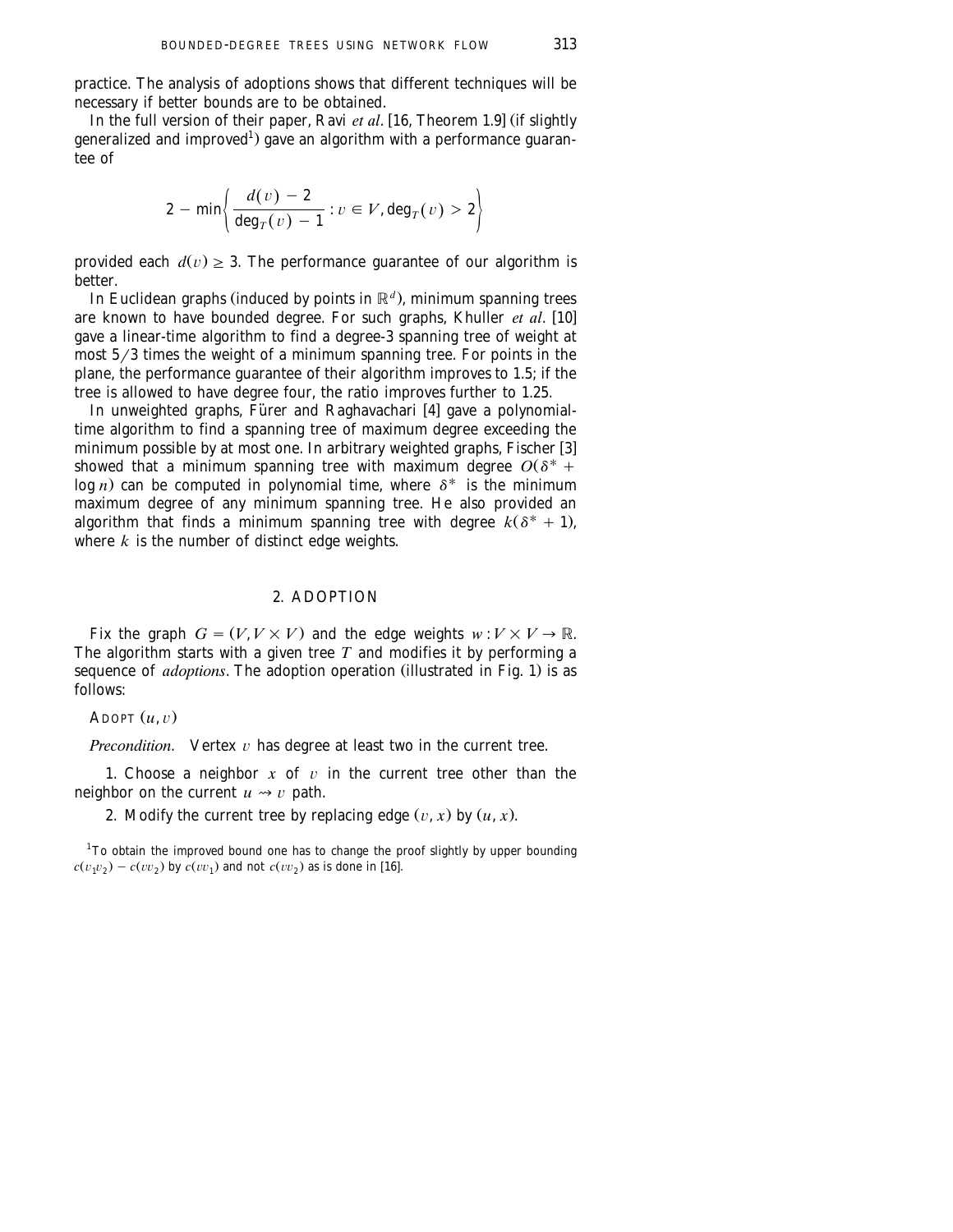

FIG. 1. Vertex *u adopts* a neighbor of *v*.

The effect of  $ADOPT(u, v)$  is that *u* adopts a neighbor of *v*. For the purpose of the algorithm, it makes no difference which neighbor of  $v$  is adopted, since the differences in cost are hidden by assigning  $w(u, v)$  as the cost of the adoption as shown below. ADOPT $(u, v)$  decreases the degree of  $v$  by one, at the expense of increasing the degree of  $u$  by one and increasing the weight of the tree by  $w(x, u) - w(x, v) \leq w(u, v)$ .

*Comment*. In practice, we would wish to optimize the choice of neighbor of  $v$  we choose to be adopted, as this changes the weight of the tree found.

#### 2.1. *The Adoption Network*

DEFINITION 1. The *deficit* of vertex v with respect to T is  $\deg_T(v)$  –  $d(v)$ . Starting with a given tree, consider a sequence of adoptions ADOPT $(u_1, v_1)$ , ADOPT $(u_2, v_2)$ , ...

• The sequence is *legal* if the precondition for each adoption is met.

<sup>v</sup> A sequence is *feasible* if, for each vertex, the decrease in its degree, i.e., its old degree minus its new degree, is at least its deficit.

• The *cost* of the sequence is  $\Sigma_i w(u_i, v_i)$ .

The legal, feasible adoption sequences are precisely those that yield a tree meeting the degree constraints. The cost of a sequence is an upper bound on the resulting increase in the weight of the tree. Our goal is to find a feasible legal sequence of minimum cost. For brevity, we call such a sequence a minimum-cost sequence.

The problem reduces to a minimum-cost-flow problem  $[1]$  in a flow network that we call the *adoption network* for *T*. The adoption network is defined as follows. Starting with *G*, replace each edge  $(u, v)$  by two directed edges  $(u, v)$  and  $(v, u)$ , each with cost  $w(u, v)$  and infinite capacity. Assign each vertex a demand equal to its deficit.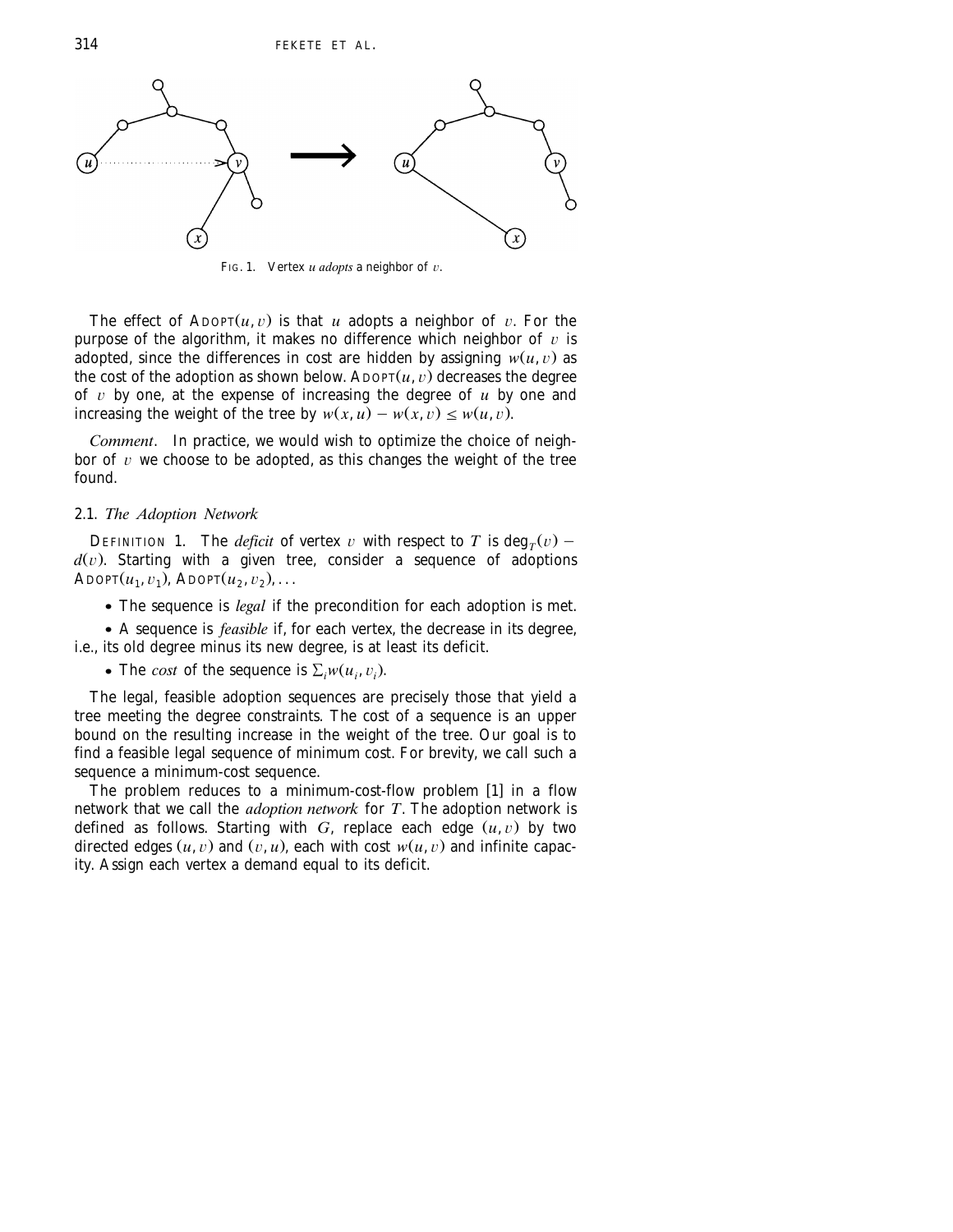A *flow* is an assignment of a real value (called the flow on the edge) to each edge of the network. The flow satisfies the following property, known as *skew symmetry* [1]:  $f(u, v) = -f(v, u)$  for any edge  $(u, v)$ . For each vertex  $v$ , the *surplus* at  $v$  is the net flow assigned to incoming edges minus the net flow assigned to outgoing edges. Only edges with positive flow are considered in computing the surplus flow into a vertex. A flow is *legal* if the surplus at each vertex is at most one less than its degree. A flow is *feasible* if the surplus at each vertex is at least its demand. The *cost* of the flow is the sum, over all edges, of the cost of the edge times the flow on the edge.

Since the demands are integers, there exists an integer-valued minimum-cost feasible flow [1]. Assuming that each degree constraint is at least 1, there exists such a flow that is also legal. For brevity, we call such a flow a minimum-cost flow.

LEMMA 1. *The following statements are true*:

1. *The adoption sequences correspond to integer-valued flows. The correspondence preser*¨*es legality*, *feasibility*, *and cost*.

2. *The integer-valued flows correspond to adoption sequences. The correspondence preserves legality and feasibility; it does not increase cost.* 

*Proof.* Given a sequence of adoptions, the corresponding flow *f* assigns a flow to each edge  $(u, v)$  equal to the number of times *u* adopts a neighbor of  $v$ . It can be verified that this correspondence preserves legality, feasibility, and cost.

Conversely, given an integer-valued flow  $f$ , modify it if necessary (by canceling flow around cycles) so that the set of edges with positive flow is acyclic. This does not increase the cost. Next, order the vertices so that, for each directed edge  $(u, v)$  with positive flow, *u* precedes v in the order. Consider the vertices in reverse order. For each vertex  $u$ , for each edge  $(u, v)$  with positive flow, have *u* adopt  $f(u, v)$  neighbors of *v*. Note that when an edge directed out of a vertex  $v$  is processed by ADOPT,  $v$ 's degree increases by one. Similarly when an edge directed into  $v$  is processed,  $v$ 's degree decreases by one. The order imposed above processes all outgoing edges (in the flow) of a vertex before it processes any of its incoming edges. Hence during the course of the algorithm,  $v$ 's degree initially increases when its outgoing edges are processed and subsequently decreases as its incoming edges are processed. Therefore, when ADOPT processes an edge  $(u, v)$ , the precondition imposed by the procedure that  $\overline{v}$ 's degree be at least 2 always holds. It can be verified that the above sequence of adoptions preserves legality and feasibility and does not increase cost.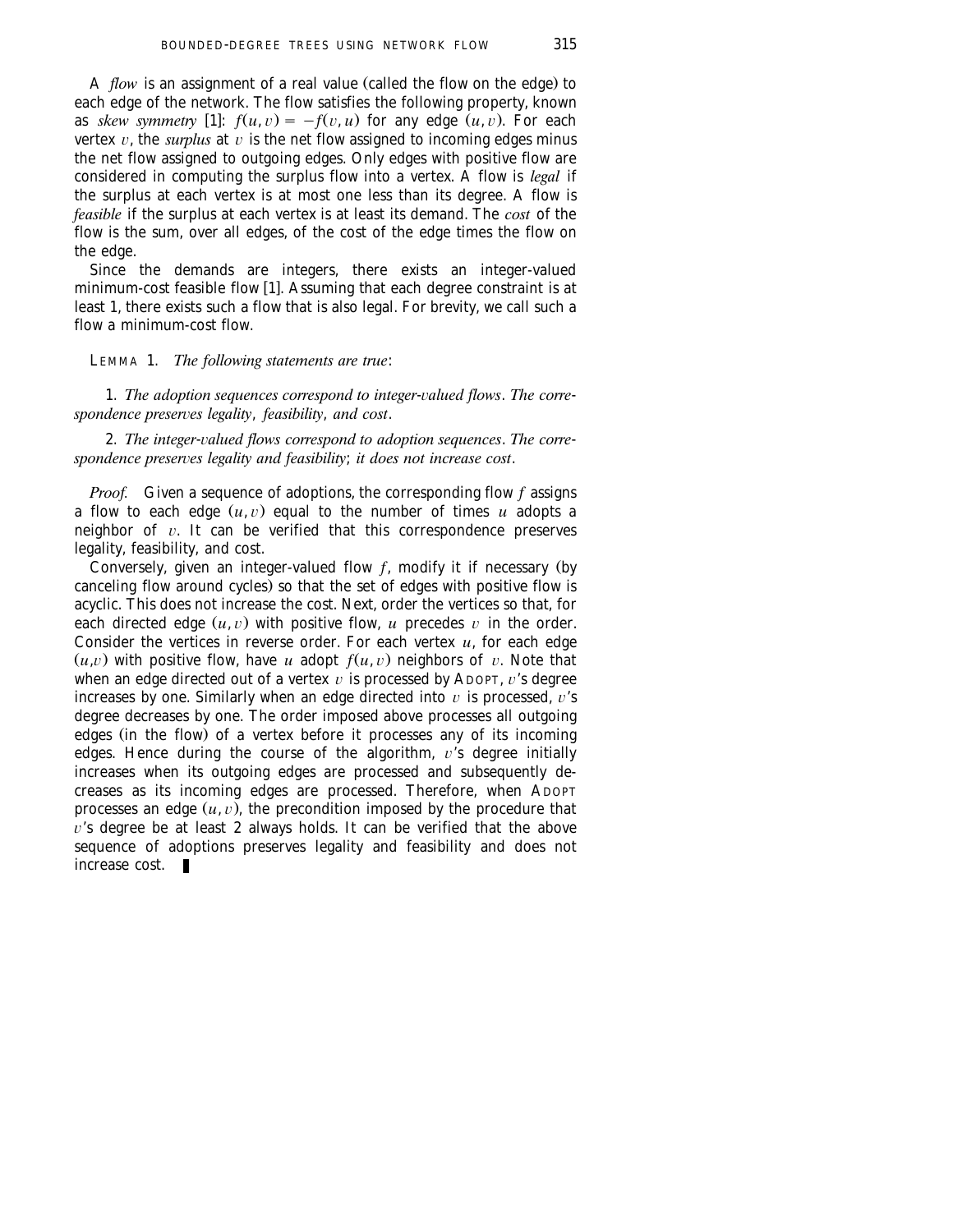#### 3. POLYNOMIAL-TIME ALGORITHM

An acyclic, integer, minimum-cost flow can be found in polynomial time [1]. The corresponding legal, feasible adoption sequence can be performed in polynomial time as described in the proof of the second part of Lemma 1. This gives a polynomial-time algorithm.

### 3.1. *Optimality in Tree*-*Induced Metrics*

The following lemma shows that this algorithm is optimal among algorithms that examine only the weights of edges of the given tree.

LEMMA 2. *Given a weighted graph*  $G = (V, E)$  *and a spanning tree*  $T$ *such that the weight of each edge in G equals the weight of the corresponding path in T*, *a minimum*-*cost sequence of adoptions yields an optimal tree*.

*Proof.* Fix an optimal tree. Note that the degree of  $v$  in the optimal tree is at most  $d(v)$ ; let it be  $d^*(v)$ . For each subset *S* of vertices, let  $\deg_{\tau}(S)$  and  $d^*(S)$  denote the sum of the degrees of vertices in *S* in *T* and in the optimal tree, respectively. Define a flow on the edges of *T* as follows: for each edge  $(u, v)$  in  $\tilde{T}$ , let  $f(u, v) = d^*(S_u) - deg_T(S_u)$ , where  $S_u$  is the set of vertices that are reachable from *u* using edges in *T* other that  $(u, v)$ . Note that  $f(u, v) = -f(v, u)$ . Intuitively, a negative flow of *x* units from  $u$  to  $v$  means that  $x$  units of flow go from  $v$  to  $u$ . This is known as the *skew symmetry* property of flows [1]. Inductively it can be shown that for each vertex v, the net flow into it is  $deg_T(v) - d^*(v)$ , so that the adoption sequence determined by the flow  $f$  achieves a tree with the same degrees as the optimal tree.

We will show that the cost of the flow, and therefore the cost of the adoption sequence, is at most the difference in the weights of the two trees. This implies that the tree obtained by the adoption sequence is also an optimal tree.

To bound the cost of the flow, we claim that the flow is ''necessary'' in the following sense: for each edge  $(u, v)$  in *T*, at least  $f(u, v) + 1$  edges in the optimal tree have one endpoint in  $S_u$  and the other in  $V - S_u$ . To prove this, let *c* be the number of edges in the optimal tree crossing the cut  $(S_u, V - S_u)$ . Note that  $\deg_{\mathcal{T}}(S_u) = 2(|S_u| - 1) + 1$ . Since the optimal tree is acyclic, the number of edges in the optimal tree with both endpoints in  $S_u$  is at most  $|S_u| - 1$ . Thus  $d^*(S_u) \le 2(|S_u| - 1) + c = deg_T(S_u) - 1 + c$ . Rewriting gives  $c \ge d^*(S_u) - deg_T(S_u) + 1 = f(u, v) + 1$ . This proves the claim.

To bound the cost of the flow, for each edge  $(u, v)$ , charge  $w(u, v)$  units to each edge in the optimal tree crossing the cut  $(S_u, \tilde{V} - S_u)$ . By the claim, at least the cost of the flow, plus the cost of *T*, is charged. However,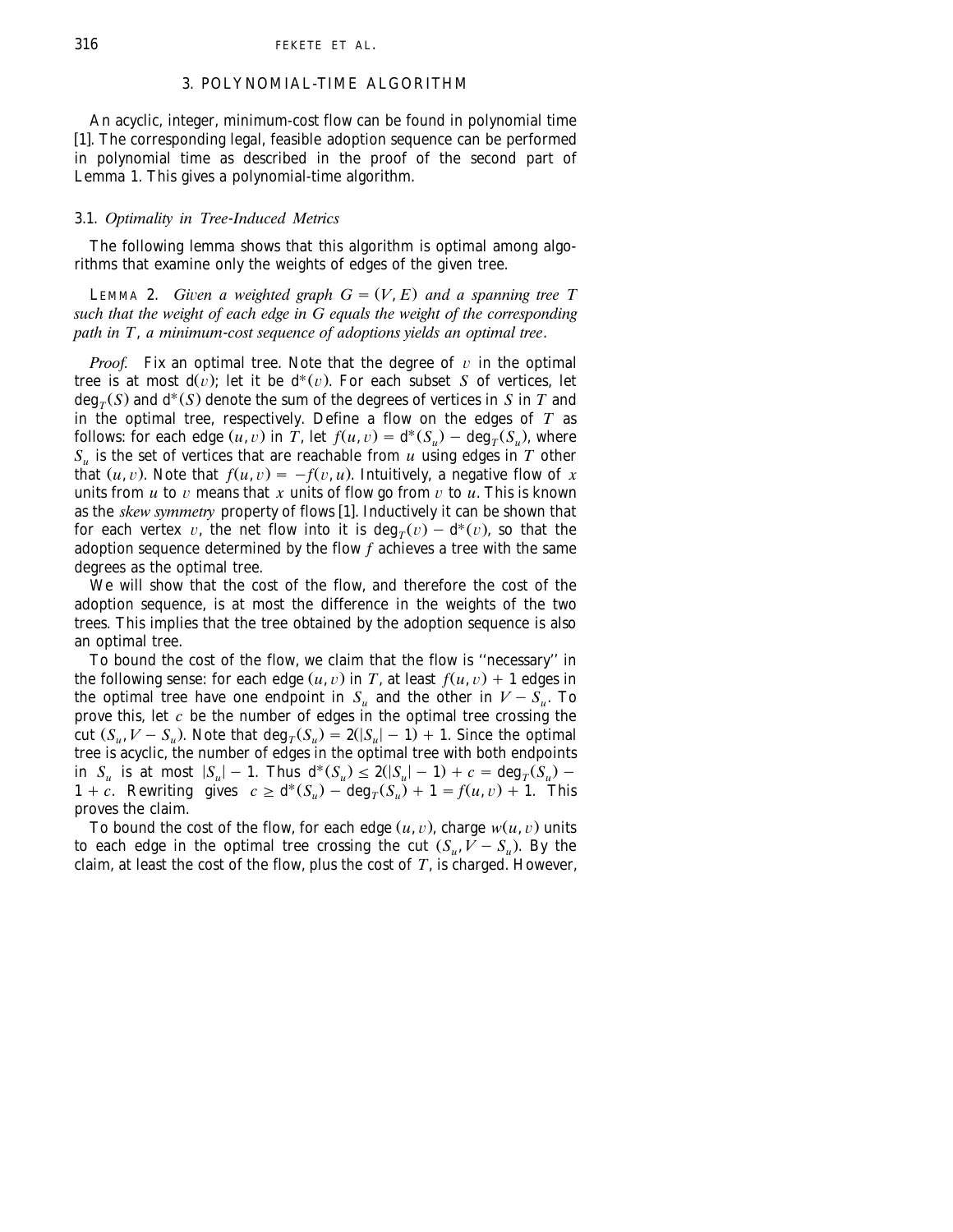since the cost of each edge in the optimal tree equals the weight of the corresponding path in  $T$ , each edge in the optimal tree is charged at most its weight. Thus, the total charge assigned to the edges is bounded by the weight of the optimal tree.

Note that given the exact degrees of the desired tree (for instance, if the degree constraints sum to  $2(|V|-1)$ ), the optimal flow in Lemma 2 can be computed in linear time.

#### 3.2. *Worst*-*Case Performance Guarantee*

The next theorem establishes a worst-case performance guarantee for the algorithm in general graphs satisfying the triangle inequality.

**THEOREM 3.** *Given a graph G* =  $(V, E)$  *with edge weights satisfying the triangle inequality, a spanning tree T, and, for each vertex v, a degree constraint*  $\mathbf{d}(v) \geq 2$ , *the algorithm produces a tree whose weight is at most the weight of T times*

$$
2-\min\bigg\{\frac{d(v)-2}{\deg_T(v)-2}:v\in V,\deg_T(v)>2\bigg\}.
$$

*Proof.* The increase in the cost of the tree is at most the cost of the best sequence. By Lemma 1, this is bounded by the cost of the minimumcost flow. We exhibit a fractional feasible, legal flow whose cost is appropriately bounded. The minimum-cost flow is guaranteed to be at least as good.

Root the tree *T* at an arbitrary vertex *r*. Push a uniform amount of flow along each edge toward the root as follows. Let  $p(v)$  be the parent of each nonroot vertex  $v$ . For a constant  $c$  to be determined later, define

$$
f(u,v) = \begin{cases} c & \text{if } v = p(u) \\ 0 & \text{otherwise.} \end{cases}
$$

The cost of the flow is  $c$  times the weight of  $T$ . Let  $v$  be any vertex. The surplus at v is at least  $c(\deg_T(v) - 2)$ . We choose c just large enough so that the flow is feasible.

There are three cases. If  $\deg_{\tau}(v) = 1$ , the deficit at v will be satisfied provided  $c \le 1$  and  $d(v) \ge 2$ . If deg<sub>*T*</sub>(*v*) = 2, the deficit at *v* will be satisfied provided  $d(v) \ge 2$ . For deg<sub>*T*</sub>(*v*) > 2, the deficit will be satisfied provided

$$
c \geq \frac{\deg_T(v) - d(v)}{\deg_T(v) - 2} = 1 - \frac{d(v) - 2}{\deg_T(v) - 2}.
$$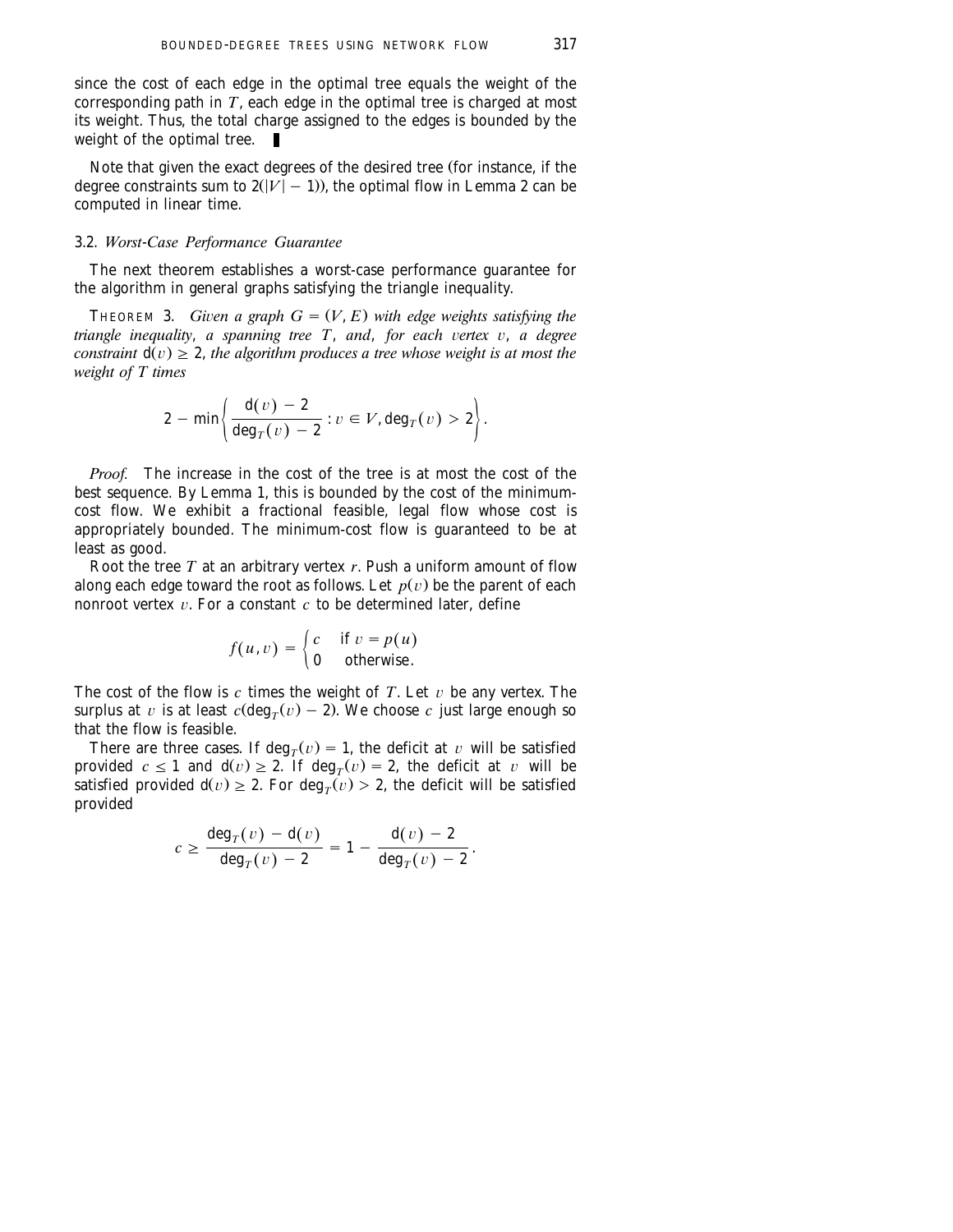Thus, taking

$$
c = 1 - \min\left\{\frac{d(v) - 2}{\deg_T(v) - 2} : v \in V, \deg_T(v) > 2\right\}
$$

gives the result.  $\blacksquare$ 

#### 4. OPTIMALITY OF PERFORMANCE GUARANTEE

In this section, we show that the worst-case performance guarantee established in Theorem 3 is the best obtainable.

LEMMA 4. *Consider an n-vertex weighted graph G with a spanning tree T such that the weight of each edge in T is* 1 *and the weight of each remaining edge is the weight of the corresponding path in T*. *If T corresponds to a complete rooted*  $(D - 1)$ *-ary tree of depth k, then the weight of any spanning tree with maximum degree d is at least the weight of T times*

$$
2 - \frac{d-2}{D-2} - o(1),
$$

*where*  $o(1)$  *tends to* 0 *as n grows.* 

*Proof.* Fix any spanning tree  $T'$  of maximum degree  $d$ . Let  $S_i$  denote the vertices at distance at most *i* from the root in *T*. The flow on the edges of  $T$  corresponding to  $T'$ , as defined in Lemma 2, can be generalized to arbitrary cuts  $(V - S, S)$  in the tree, and it can be shown that the flow crossing this cut is at least  $\deg_{\tau}(S) - \deg_{\tau'}(S)$ . For any  $i < k$ , the cut  $(V - S_i, S_i)$  is crossed by at least  $|S_i|(D - d) - 1$  units of flow. Thus the total cost of the flow is at least  $\sum_{i=0}^{k-1} (|S_i|(D-d) - 1)$ . The cost of *T* is  $|S_k| - 1$ , which can be written as  $\sum_{i=0}^{k-1} |S_{i+1}| - |S_i|$ . It can be verified that  $|S_{i+1}| - |S_i| = |S_i|(D-2) + 1$ . Hence the ratio of the cost of the flow to the cost of *T* is at least

$$
\frac{\sum_{i=0}^{k-1} (|S_i| (D-d) - 1)}{\sum_{i=0}^{k-1} (|S_i| (D-2) + 1)}.
$$

On simplification, it can be seen that the ratio is at least  $(D - d)/(D - 2)$  $-\varrho(1)$ . Since the ratio of the cost of *T'* to the cost of *T* is 1 more than this, the result follows.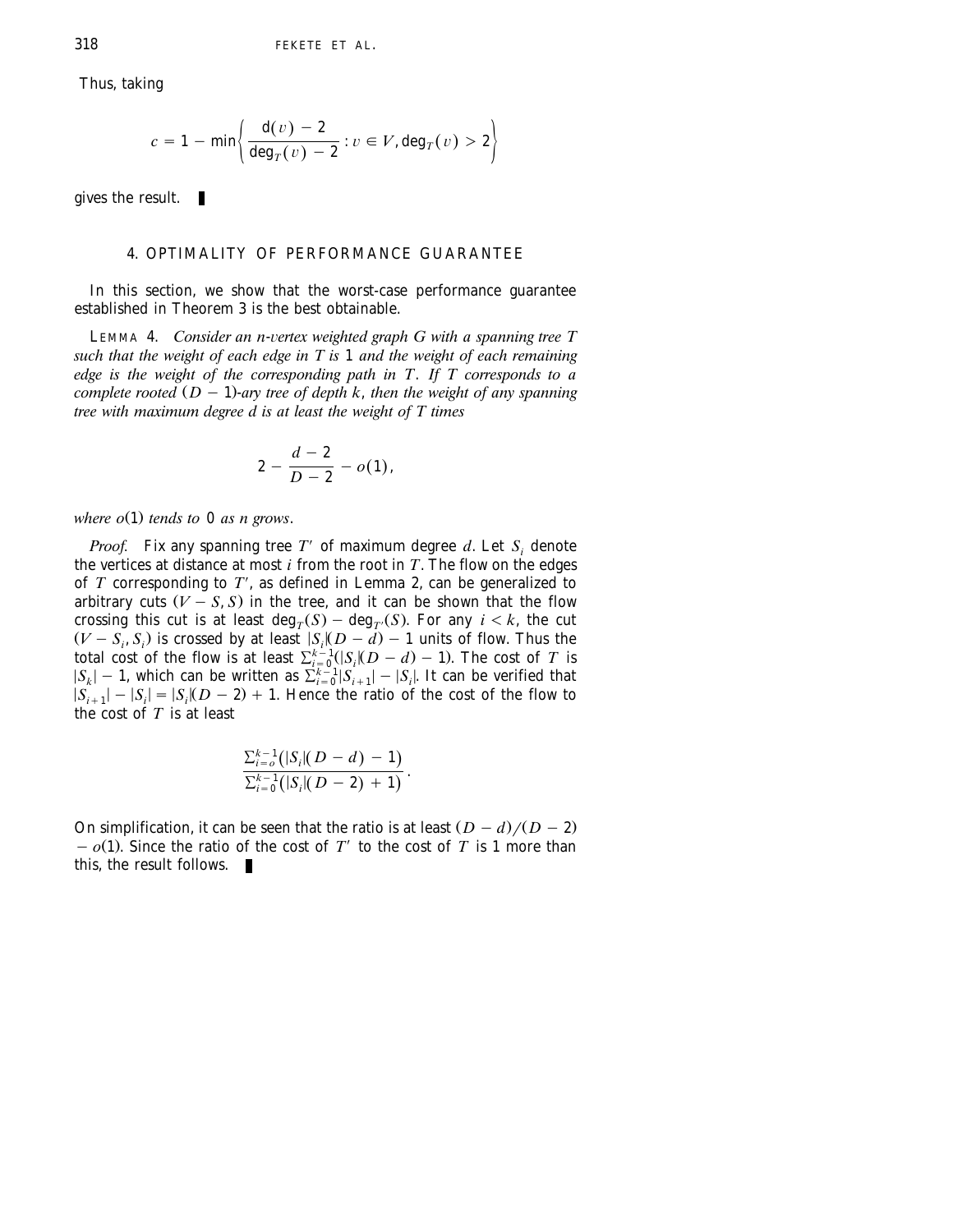Next we observe that the  $d(v) \ge 2$  constraint is necessary to obtain any constant performance guarantee:

LEMMA 5. *Consider an n-vertex weighted graph G with a spanning tree T such that the weight of each edge in T is* 1 *and the weight of each remaining edge is the weight of the corresponding path in T*. *If T corresponds to a path of length n with endpoint r*, *then the weight of any spanning tree in which each* vertex other than *r* has degree 1 is at least the weight of  $\overline{T}$  times  $n/2$ .

The proof is straightforward.

#### 5. LINEAR-TIME ALGORITHMS

Note that to obtain the worst-case performance guarantee a minimumcost flow is not required. It suffices to find a feasible integer flow of cost bounded by the cost of the fractional flow  $f$  defined in the proof of Theorem 3. We describe two methods to find such a flow, and to implement the corresponding sequence of adoptions, in linear time.

ALGORITHM 1. The first algorithm exploits the special structure of the flow in the proof of Theorem 3 to construct an integral flow without solving the flow problem to optimality. Observe that the flow along each edge of the tree is the same  $(c \text{ units})$ . Since the graph satisfies the triangle inequality, flow along a path of more than a single edge can be replaced by a single edge that connects the end vertices of the path without increasing the total cost of the flow. This ensures that all of the fractional flows are sent from the sources to the destinations directly. The following greedy rounding scheme finds an integral flow that is no more expensive than the fractional flow.

Let *f* be the fractional flow defined in Theorem 3. Modify *f* by repeatedly performing the following short-cutting step: choose a maximal path in the set of edges with positive flow; replace the (*c* units of) flow on the path by  $(c$  units of flow on the single new edge  $(u, v)$ , where the path goes from *u* to *v*. Let  $q(u)$  be the child of *v* on the path. Stop when all paths have been replaced by new edges. This phase requires linear time, because each step requires time proportional to the number of edges short-cut.

In the resulting flow, the only edges with positive flow are edges from leaves of the (rooted) tree  $T$  to interior vertices. Round the flow to an integer flow as follows. Consider each vertex  $v$  with positive deficit, say  $D$ . Using a linear-time selection algorithm, among the edges  $(u, v)$  sending flow to  $v$ , find the  $D$  smallest-weight edges. Assign one unit of flow to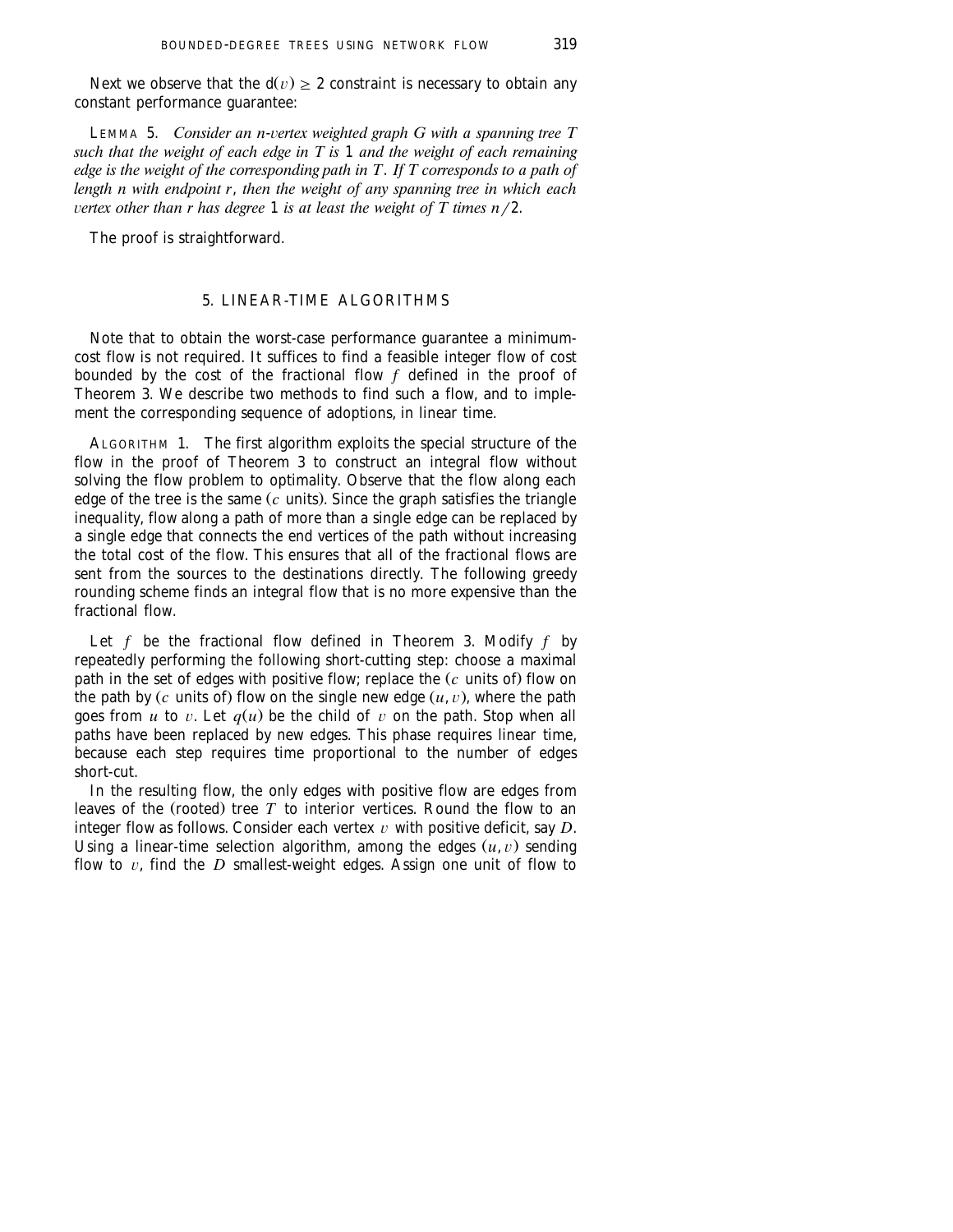each of these *D* edges. The resulting flow is integer-valued, feasible, legal, and has cost bounded by the cost of *f*. This phase requires linear time.

Assume that each vertex maintains a doubly linked list of its children. Given a pointer to any vertex, we can obtain its sibling in constant time. As adoptions are done, this list is maintained dynamically. Perform the adoptions corresponding to the flow in any order: for each edge  $(u, v)$  with a unit of flow, have  $u$  adopt the right sibling of  $q(u)$  (in the original tree *T*). The tree remains connected because  $d(v) \ge 2$ , so at least one child of  $v$  is not adopted.

ALGORITHM 2. Consider the following restricted adoption network. Root the tree  $T$  as in the proof of Theorem 3. Direct each edge  $(u, v)$  of the tree toward the root. (Nontree edges are not used.) Assign each edge a capacity of 1 and a cost equal to its weight. Assign each vertex a demand equal to its deficit.

We show below that an integer-valued minimum-cost flow in this network can be found in linear time. Because the fractional flow defined in the proof of Theorem 3 is a feasible legal flow in this network, the minimum-cost flow that we find is at least as good.

Find the flow via dynamic programming. For each vertex  $v$ , consider the subnetwork corresponding to the subtree rooted at  $v$ . Let  $C_j(v)$  denote the minimum cost of a flow in this subnetwork such that the surplus at  $v$ exceeds its demand *D* by *j*, for  $j = 0, 1$ . Since the flow problem has been restricted to the tree, with a capacity constraint of 1 on all the edges, there is no need to consider flow surpluses greater than 1 at any vertex. For each child *u* of *v*, let  $\delta(u)$  denote  $w(u, v) + C_1(u) - C_0(u)$ —the additional cost incurred for  $v$  to obtain a unit of flow along edge  $(u, v)$ . Let  $U_j$  denote the *D* + *j* children with smallest  $\delta(u)$ , for *j* = 0, 1. Then, for *j* = 0, 1,

$$
C_j(v) = \sum_{u \in U_j} \delta(u) + \sum_u C_0(u).
$$

Using this equation, compute the  $C_j$ 's bottom-up in linear time. The cost of the minimum-cost flow in the restricted network is given by  $C_0(r)$ , where  $r$  is the root. The flow itself is easily recovered in linear time.

To finish, shortcut the flow as in the first phase of the previous algorithm and perform the adoptions as in the last phase of that algorithm.

#### 6. GEOMETRIC PROBLEMS

Our general result has several implications for cases of particular distance functions where it is possible to give a priori bounds on the maximum degree of an MST. For the case of  $L_2$  distances in the plane,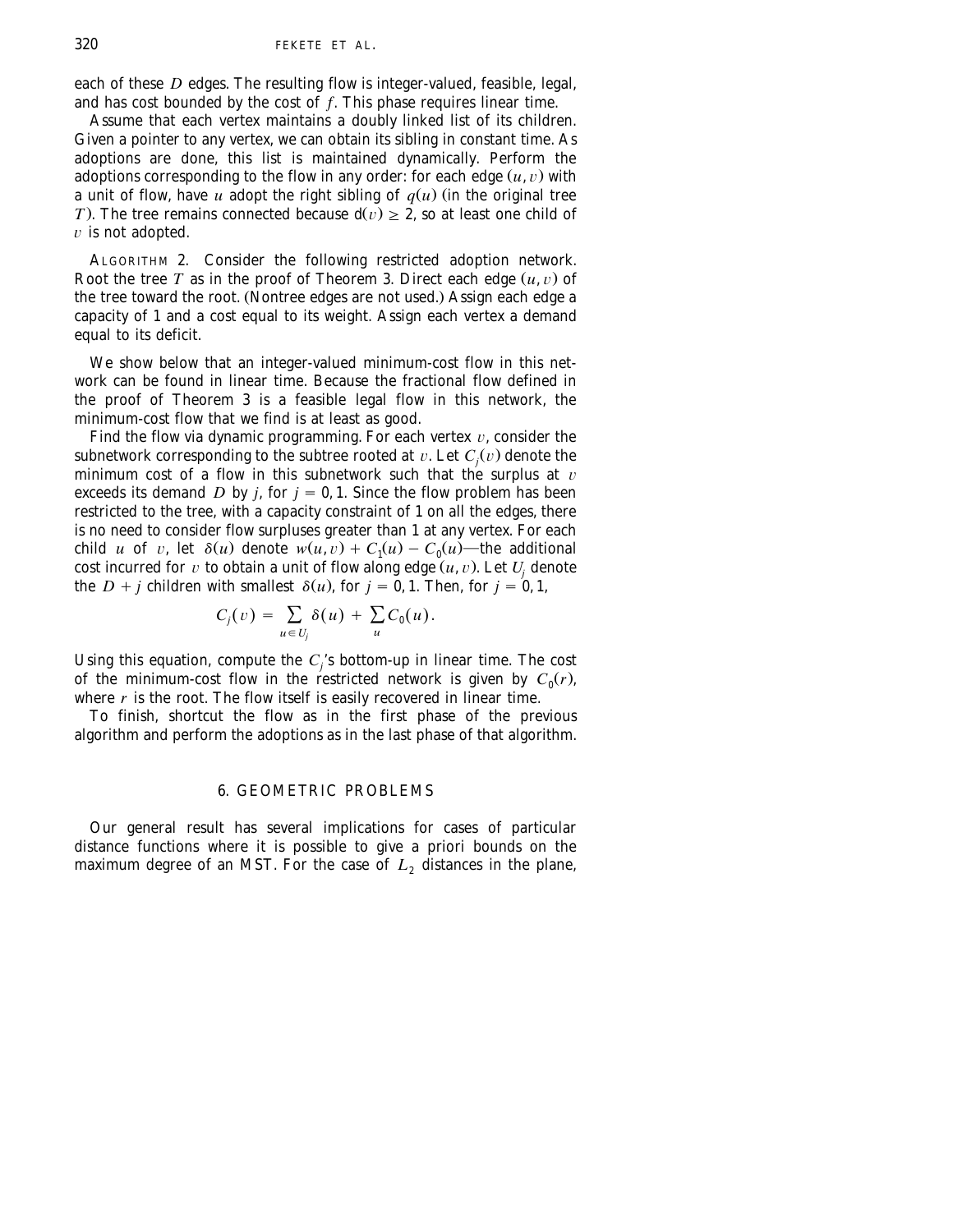there always is an MST of maximum degree 5 [13]; for the case of  $L_1$  or  $L_{\infty}$ distances there always exists a MST of maximum degree 4 [13, 17]. Without using any specific structure of the involved distance functions, we note as a corollary:

COROLLARY 6. Let  $T_{\min}$  be an MST and  $T_k$  be a tree whose maximal degree is at most k. For  $L_1$  or  $L_{\infty}$  distances in  $\mathbb{R}^2$ , we get a degree- $3$  tree  $T_3$ *with*

•  $w(T_3) < \frac{3}{2}w(T_{\min}).$ 

For the case of Euclidean distances in the plane, we get bounded degree trees that satisfy

- $w(T_3) < \frac{5}{3}w(T_{\min})$
- $w(T_4) < \frac{4}{3}w(T_{\min}).$

The latter two bounds are worse than those shown by Khuller et al. [10] using the geometry of point arrangements. (It was shown that  $\frac{3}{2}$  and  $\frac{5}{4}$  are upper bounds.) We conjecture that the following are the optimal ratios:

*Conjecture* 7. For the case of Euclidean distances in the plane, we conjecture that there exist bounded degree trees that satisfy

• 
$$
\frac{w(T_3)}{w(T_{\min})} \le \frac{\sqrt{2} + 3}{4} \approx 1.103...
$$
  
• 
$$
\frac{w(T_4)}{w(T_{\min})} \le \frac{2\sin(\pi/10) + 4}{5} \approx 1.035...
$$

For  $L_1$  and  $\overline{L}_{\infty}$  distances in  $\mathbb{R}^2$ , we conjecture

$$
\bullet \ \frac{w(T_3)}{w(T_{\min})} \leq \frac{5}{4}.
$$

The worst examples we know (matching the ratios of Conjecture 7) are shown in Fig. 2. (Note that the example for  $L_{\infty}$  metric is obtained by rotating the arrangement in  $(c)$  by 45 degrees.)

### 6.1. *Geometric Hamiltonian Paths*

We conclude this paper by settling a question raised in  $[11]$ , in the negative: ''*In Euclidean graphs*, *perhaps a Tra*¨*eling Salesman path of weight* at most  $(2 - \varepsilon)$  times the minimum spanning-tree weight always exists and *can be found in polynomial time*.''

THEOREM 8. *For an arrangement of points in the plane with Euclidean distances, the ratio*  $w(T_2)/w(T_{\min})$  *can be arbitrarily close to* 2.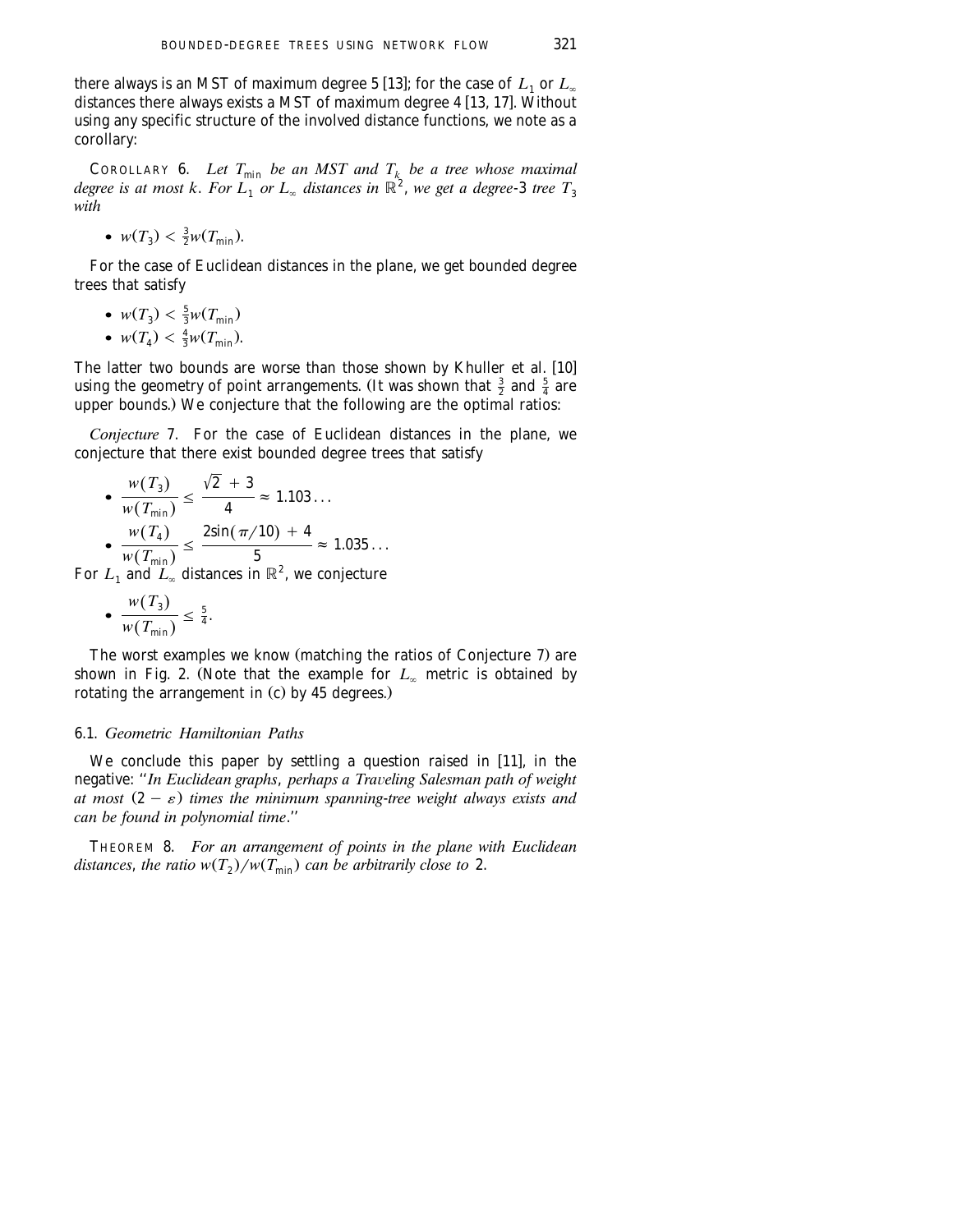

FIG. 2. The worst known examples for (a)  $w(T_3)/w(T_{\min})$ ,  $L_2$  distances; (b)  $w(T_4)/w(T_{\min})$ ,  $L_2$  distances; (c)  $w(T_3)/w(T_{\min})$ ,  $L_1$  distances.

*Proof.* Let *n* and *k* be sufficiently large. Construct a point set as follows (see Fig.  $3$ ):

Take base points at  $(0, 0)$  and  $(2n^k, 0)$ . For  $j = 0, \ldots, k$ , add points as follows: For  $i = 1, \ldots, n^j$ Add *level j* point at  $((2i - 1)n^{k-j}, n^{k-j})$ ; add *base* point at  $((2i - 1)n^{k-j}, 0)$ .

The points at level *j*, i.e., at height  $n^{k-j}$ , have nearest neighbors at distance at least  $n^{k-j-1}(n-1)$ . To prove the lower bound, we draw a circle centered at each point at level  $j < k$ . For the points at level *j*, the radius of the circle is  $(n^{k-j-1}(n-2))$ . The circles corresponding to two points do not intersect. Since each point has degree 2 in a Hamilton cycle, twice the sum of the radii of the circles gives us a lower bound on the length of the Hamilton cycle. This can be computed as follows (observe that we can always pick  $n \geq 2k$ .

$$
2\sum_{j=0}^{k-1} n^j (n^{k-j-1}(n-2)) = 2kn^{k-1}(n-2) \ge 2(k-1)n^k.
$$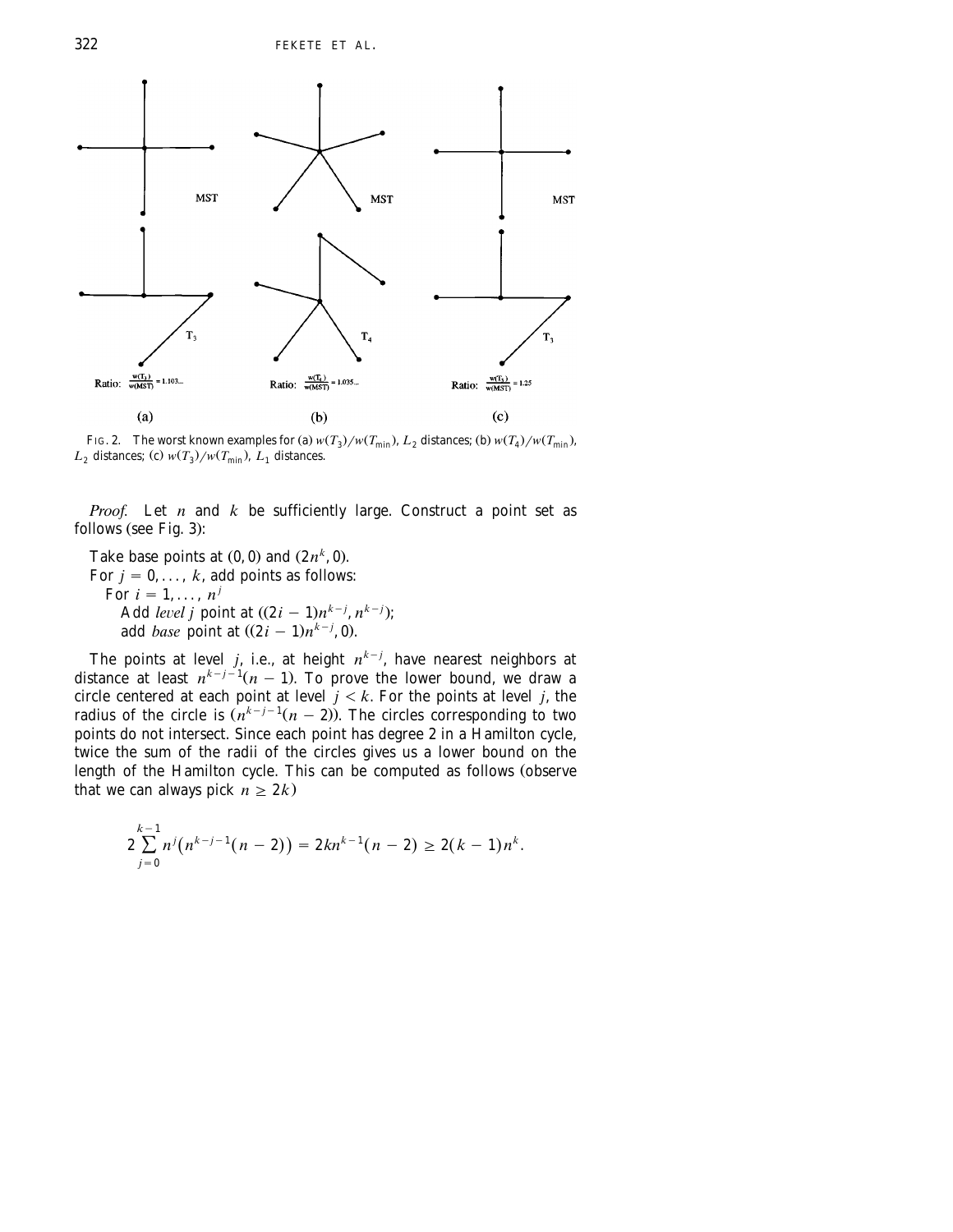

FIG. 3. A class of examples showing  $w(T_2)/w(T_{\min}) \to 2$ .

Since no edge can have length more than  $2n^k$ , we conclude that no Hamilton *path* can have a weight smaller than  $2(k - 1)n^k - 2n^k =$  $2(k - 2)n^{k}$ .

It can be verified that there is a tree of weight  $(k + 3)n^k$  that spans the points. Hence this is an upper bound on the weight of  $T_{\text{min}}$ . It follows that  $(w(T_2)/w(T_{\min}))$   $\geq$   $((2(k-2))/(k+3))$ , which can be arbitrarily close to 2, concluding the proof.

The above class of examples establishes the same lower bound for  $L_1$ and  $L_{\infty}$  distances.

#### ACKNOWLEDGMENTS

We thank Joe Mitchell for establishing the transatlantic connection between the authors. We thank Chandra Chekuri for asking us about degree-3 trees in the  $L_1$  metric.

#### **REFERENCES**

1. R. K. Ahuja, T. L. Magnanti, and J. B. Orlin,''Network FLows Theory Algorithms, and Ž Applications)," Prentice Hall, Englewood Cliffs, NJ, 1993.